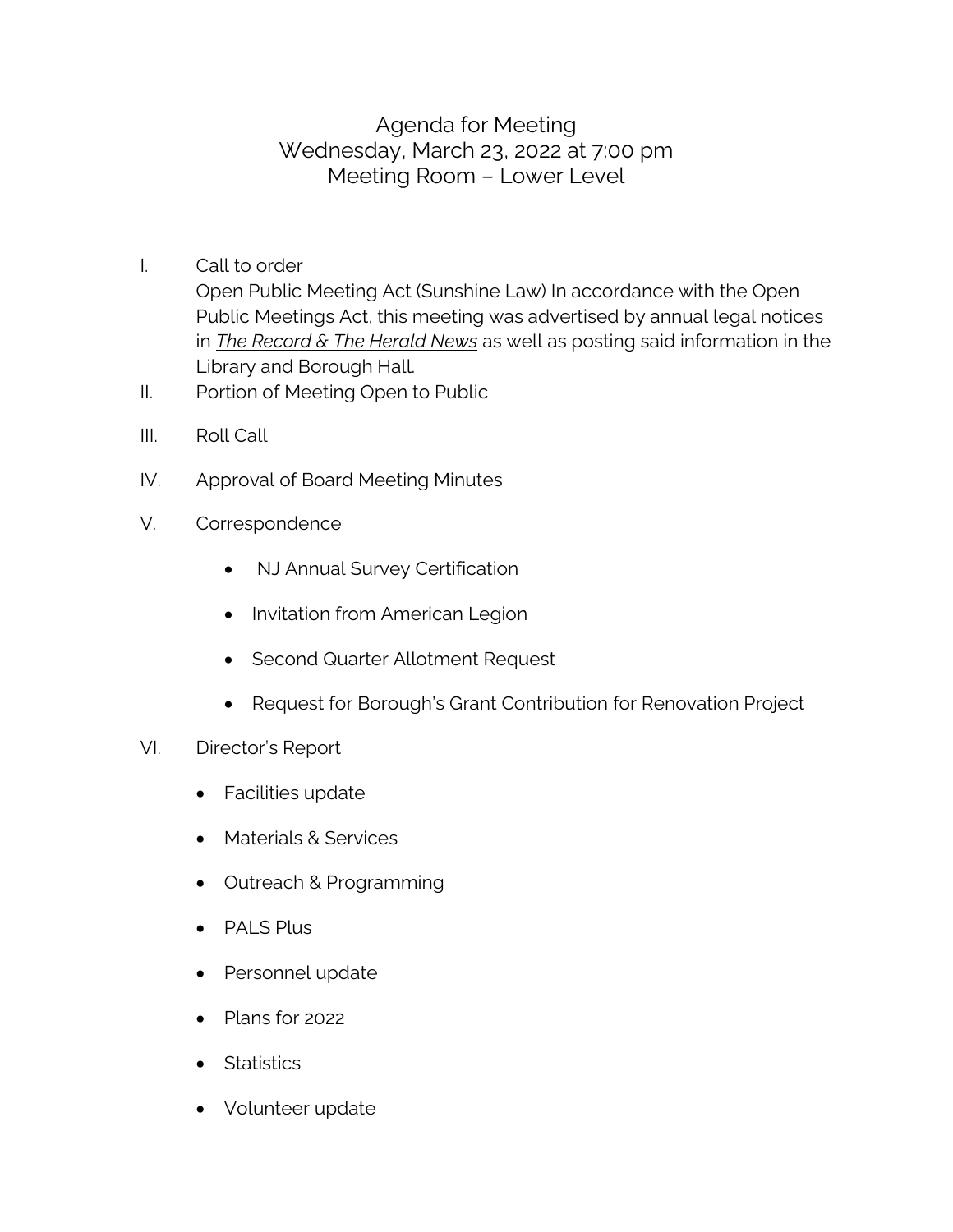- VII. Committee Reports
	- Budget & Finance
	- Building & Grounds
	- Personnel & Policy
	- Strategic Planning
- VIII. Old Business
	- New Jersey Library Construction Bond Act/Renovation update
	- Furniture Purchase
- IX. New Business
- X. Friends of the Library
	- Rummage Sale
- XI. Foundation
	- Calendar Raffle
	- Italian Family Style Dinner
- XII. Financial Report
	- Monthly Report
	- Bills Awaiting Approval
	- Amended Furniture Purchase Resolution
	- Resolution to approve funding for roof replacement
	- 2022 Budget Update & Salary Guide
- XIII. Announcements
	- Rummage Sale & Shredding Event April 23rd 2022
	- Next Board of Trustee Meeting April 27, 2022